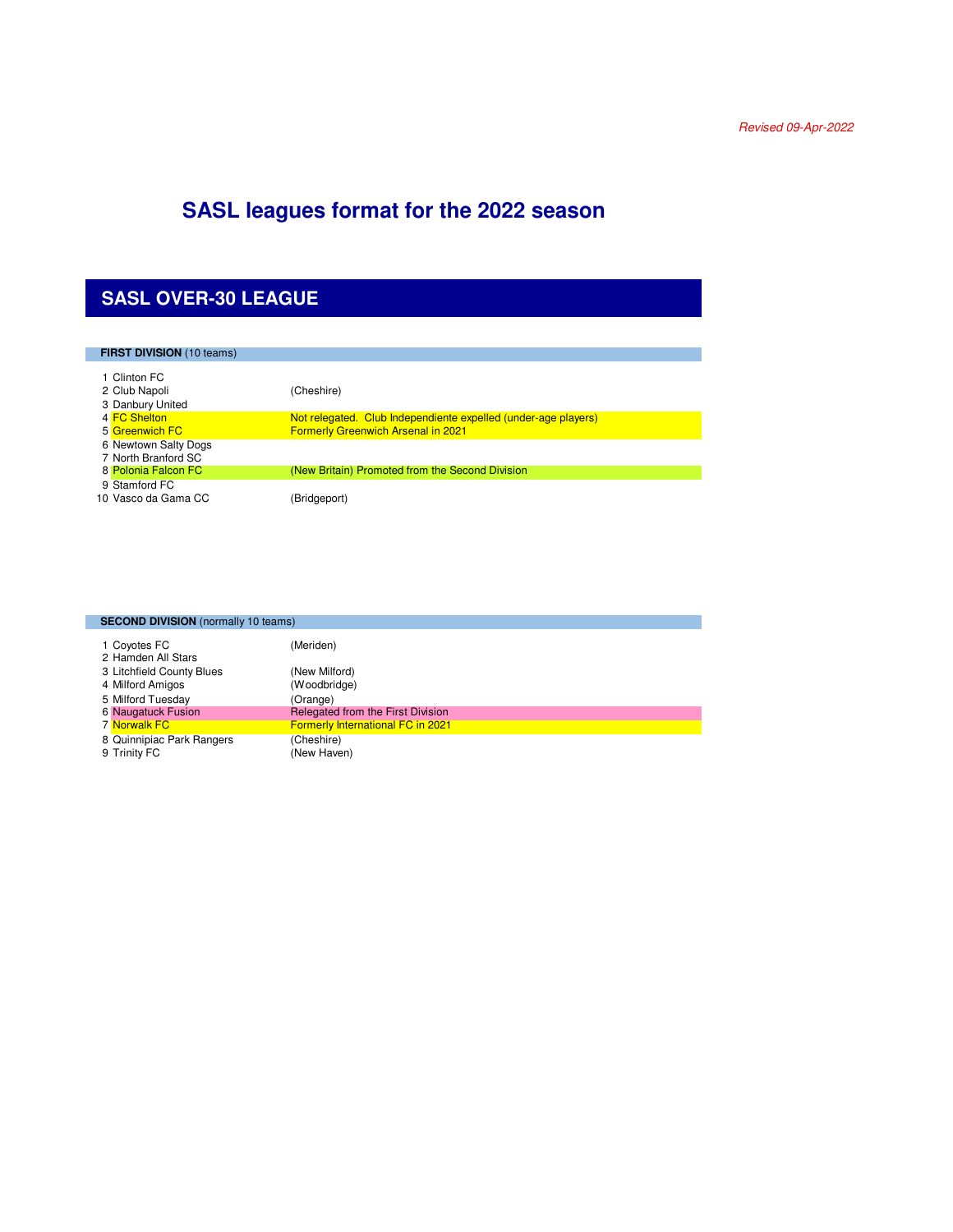Page 2

## **SASL OVER-40 LEAGUE**

| <b>FIRST DIVISION (10 teams)</b> |                                                 |  |
|----------------------------------|-------------------------------------------------|--|
| 1 Clinton FC                     | <b>Promoted from the Second Division</b>        |  |
| 2 Fairfield GAC FC               |                                                 |  |
| 3 Greenwich FC                   | <b>Formerly Greenwich Arsenal in 2021</b>       |  |
| 4 Greenwich FC Gunners           | <b>Formerly Greenwich Gunners in 2021</b>       |  |
| 5 Greenwich Pumas FC             | <b>Formerly Greenwich Pumas Masters in 2021</b> |  |
| 6 Norwalk Sport Colombia FC      | <b>Promoted from the Second Division</b>        |  |
| 7 Ridgefield Kicks               |                                                 |  |
| 8 Shebeen FC                     | (Bridgeport) Formerly Henry C. Reid FC          |  |
| 9 Storm FC                       | (Westport)                                      |  |

Waterbury Albanians

|                                                                                               | <b>SECOND DIVISION</b> (13 teams for 2022. Normally two 10-team divisions) |
|-----------------------------------------------------------------------------------------------|----------------------------------------------------------------------------|
| 1 Besa SC<br>2 Club Napoli<br>3 Derby Quitus<br>4 Guilford Bell Curve<br>5 Guilford Celtic FC | (Waterbury)<br>(North Branford)                                            |
| 6 New Haven Americans<br>7 North Branford SC<br>8 North Haven SC                              | (Orange)                                                                   |
| 9 Pan-Zones                                                                                   | (New Britain) Relegated from the First Division                            |
| 10 Southeast Rovers<br>11 Stamford United                                                     | (Waterford primary & New London alternate)                                 |
| 12 Vasco da Gama CC                                                                           | (Bridgeport) Relegated from the First Division                             |
| 13 Wilton Wolves                                                                              |                                                                            |